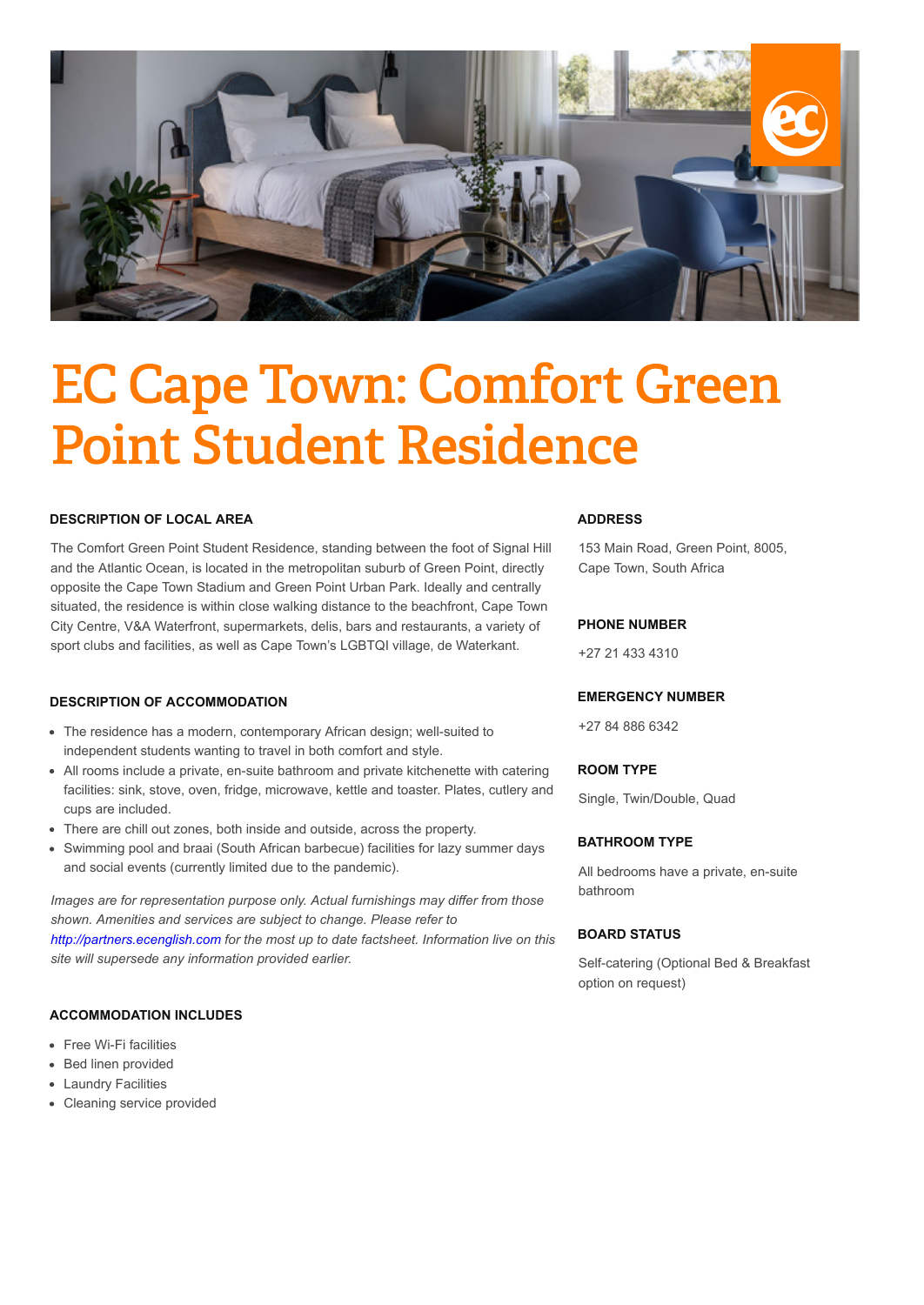## **ARRIVAL AND DEPARTURE**

- Arrival and departures on any day, at any time.
- Standard booking is per week, from Saturday to Saturday or Sunday to Sunday.
- Non-standard arrival or departure days are booked as extra nights.
- Students are welcomed by the receptionist on arrival.
- $\bullet$  Check-in is from  $14:00 22:00$ .
- Early check-in is possible by arrangement and subject to availability.
- Check-out is from  $04:00 10:00$ .
- After-hours check-in/check-out by arrangement.

## **JOURNEY TO SCHOOL**

- The residence is 2.1km from EC Cape Town.
- Students can walk to school along the Fan Walk, a pedestrianized path which services the Cape Town Stadium from the central train station. 25-30 minutes walking time to school.
- The Wigtown MyCiti bus stop is directly in front of the residence; going to the iconic beach suburbs of Clifton and Camps Bay in one direction and the bustling City Centre in the other direction. Head towards the City Centre and get off at the Riebeeck Stop (4-stops/8 minutes' away) and then it's a 4-minute walk to the school.
- An e-hailing taxi (Uber, etc.) costs approximately €2 to get to the school and taxis are usually available within 3-5 minutes.

#### **MISCELLANEOUS**

- Smart TVs in all single and twin rooms with Youtube and Netflix. Personal devices can be connected to the Smart TVs
- $\bullet$  Heating fan heaters
- Fans free-standing fans
- Laundry (wash and dry)  $+$   $\epsilon$ 5 per load
- e-Scooter, bike and skateboard rental
- Safe is available in reception for valuables
- Bedrooms are cleaned twice a week with a change of bed linen and towels.
- Luggage storage is available.
- Safe, secure premises with CCTV and a night security guard.
- Plenty of off-street parking.

## **CANCELLATION PRIOR TO ARRIVAL**

Cancellations as per standard EC Accommodation Terms and Conditions. Students cancelling or postponing within 14 days from arrival will be charged both a two-week cancellation fee at the weekly rate as quoted in the price list for the accommodation booked, as well as an accommodation placement fee.

## **CANCELLATION AFTER ARRIVAL**

Students leaving their accommodation must give 4 weeks' notice in writing prior to termination. If no notice is given, a 4-week cancellation fee at the quoted accommodation rate applies.

## **OTHER WAYS TO GET TO YOUR RESIDENCE**

E-hailing services (e.g. Uber), airport-based taxi companies and the MyCiti bus provide transport from Cape Town International Airport to the residence.

## **Room Facilities**



#### **Building Facilities**

- Laundry Facilities
- Netflix
- Outdoor Swimming Pool

## **Accommodation amenities and features are subject to change**



**Scan QR code to view most up-to-date information**